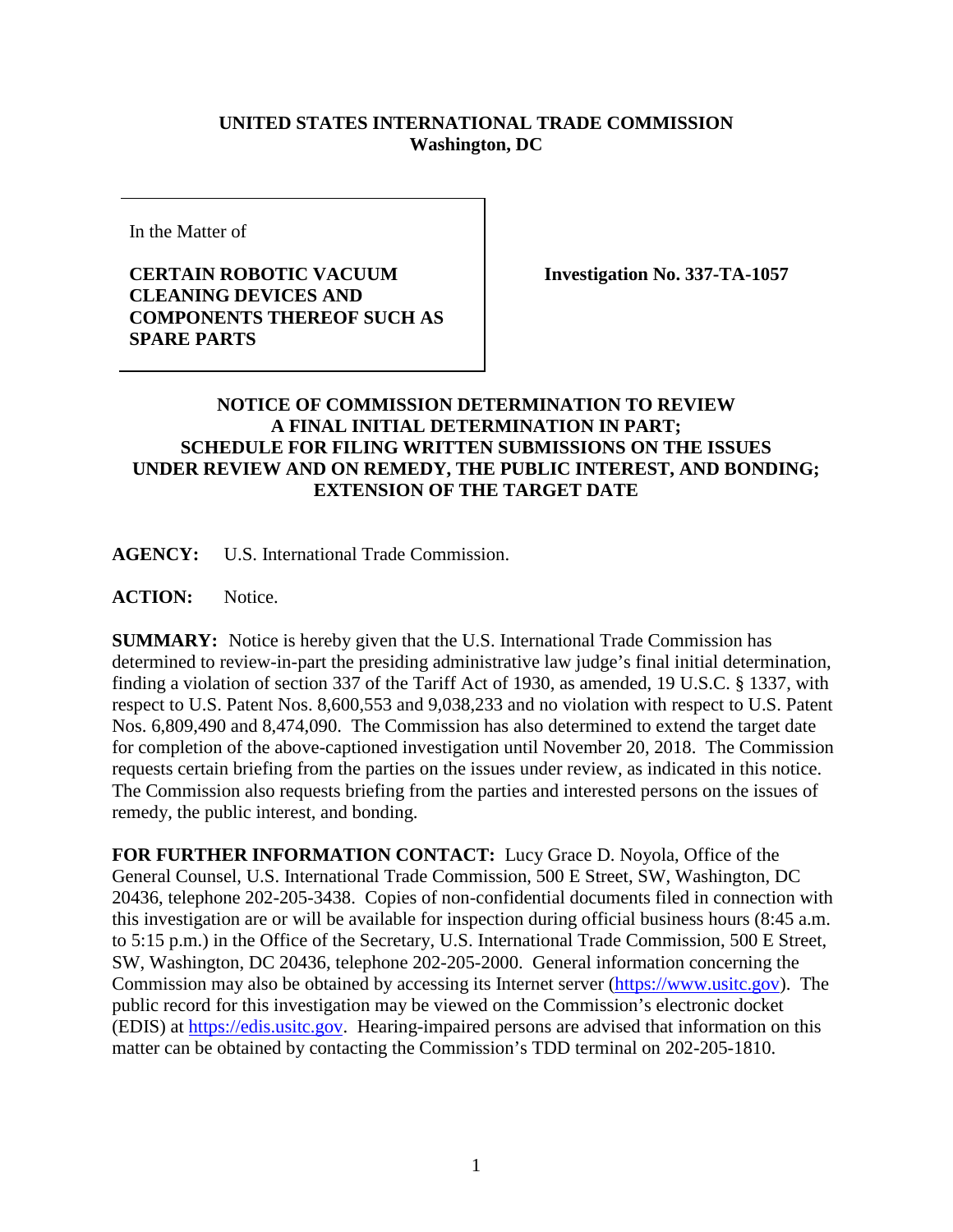**SUPPLEMENTARY INFORMATION:** The Commission instituted this investigation under section 337 of the Tariff Act of 1930, as amended, 19 U.S.C. § 1337, on May 23, 2017, based on a complaint filed by iRobot Corporation of Bedford, Massachusetts ("iRobot"). 82 FR 23592 (May 23, 2017). The complaint alleges a violation of section 337 by reason of infringement of certain claims of U.S. Patent Nos. 6,809,490 ("the '490 patent"); 7,155,308 ("the '308 patent"); 8,474,090 ("the '090 patent"); 8,600,553 ("the '553 patent"); 9,038,233 ("the '233 patent"); and 9,486,924 ("the '924 patent"). The complaint names as respondents Bissell Homecare, Inc. of Grand Rapids, Michigan ("Bissell"); Hoover, Inc. of Glenwillow, Ohio and Royal Appliance Manufacturing Co., Inc. d/b/a TTI Floor Care North America, Inc. of Glenwillow, Ohio (collectively, "Hoover"); bObsweep, Inc. of Toronto, Canada and bObsweep USA of Henderson, Nevada (collectively, "bObsweep"); The Black & Decker Corporation of Towson, Maryland and Black & Decker (U.S.) Inc. of Towson, Maryland (collectively, "Black & Decker"); Shenzhen ZhiYi Technology Co., Ltd., d/b/a iLife of Shenzhen, China ("iLife"); Matsutek Enterprises Co., Ltd. of Taipei City, Taiwan ("Matsutek"); Suzhou Real Power Electric Appliance Co., Ltd. of Suzhou, China ("Suzhou"); and Shenzhen Silver Star Intelligent Technology Co., Ltd. of Shenzhen, China ("SSSIT"). The Office of Unfair Import Investigations is not a party in this investigation.

The investigation has been terminated with respect to respondents Suzhou, Black & Decker, Bissell, and Matsutek. Notice (Oct. 18, 2017) (determining not to review Order No. 23 (Sept. 26, 2017)); Notice (Jan. 31, 2018) (determining not to review Order No. 31 (Jan. 9, 2018)); Notice (Feb. 16, 2018) (determining not to review Order No. 34 (Jan. 25, 2018)). The '924 and the '308 patents are also no longer part of the investigation. Notice (Jan. 16, 2018) (determining not to review Order No. 29 (Dec. 14, 2017)); Notice (Mar. 15, 2018) (determining not to review Order No. 40 (Feb. 21, 2018)).

On July 16, 2018, the Commission determined that iRobot satisfied the economic prong of the domestic industry requirement under 19 U.S.C. § 1337(a)(3)(B). Notice (July 16, 2018) (determining to affirm with modifications Order No. 39 (Feb. 13, 2018)).

On June 25, 2018, the presiding administrative law judge ("ALJ") issued a final initial determination ("ID"), finding a violation of section 337 with respect to the '553 and '233 patents and no violation with respect to the '490 and '090 patents. Specifically, with respect to the '553 patent, the ALJ found that: (1) iLife directly infringes claim 42, but not claims 1, 12, 13, and 22; (2) iLife has not induced or contributed to infringement of the patent; (3) iRobot has satisfied the technical prong of the domestic industry requirement; (4) claim 1, but not claims 11 and 12, is invalid for anticipation; and (5) claims 4, 12, 13, and 22 are not invalid for obviousness. With respect to the '490 patent, the ALJ found that: (1) iLife and bObsweep directly infringe claim 42, but not claims 1 and 12, and Hoover directly infringes claim 42; (2) iLife, Hoover, bObsweep, and SSSIT have not induced or contributed to infringement of the patent; (3) iRobot has satisfied the technical prong of the domestic industry requirement; (4) claim 1, but not claim 12, is invalid for anticipation: (5) claims 12 and 42 are invalid for obviousness; and (6) claims 1 and 42 are not invalid for indefiniteness. With respect to the '090 patent, the ALJ found that: (1) iLife, Hoover, SSSIT and bObsweep directly infringe claims 1, 2, 3, 5, 7, 10, and 17; (2) iLife, Hoover, bObsweep, and SSSIT have not induced or contributed to infringement of the patent; (3) iRobot has satisfied the technical prong of the domestic industry requirement;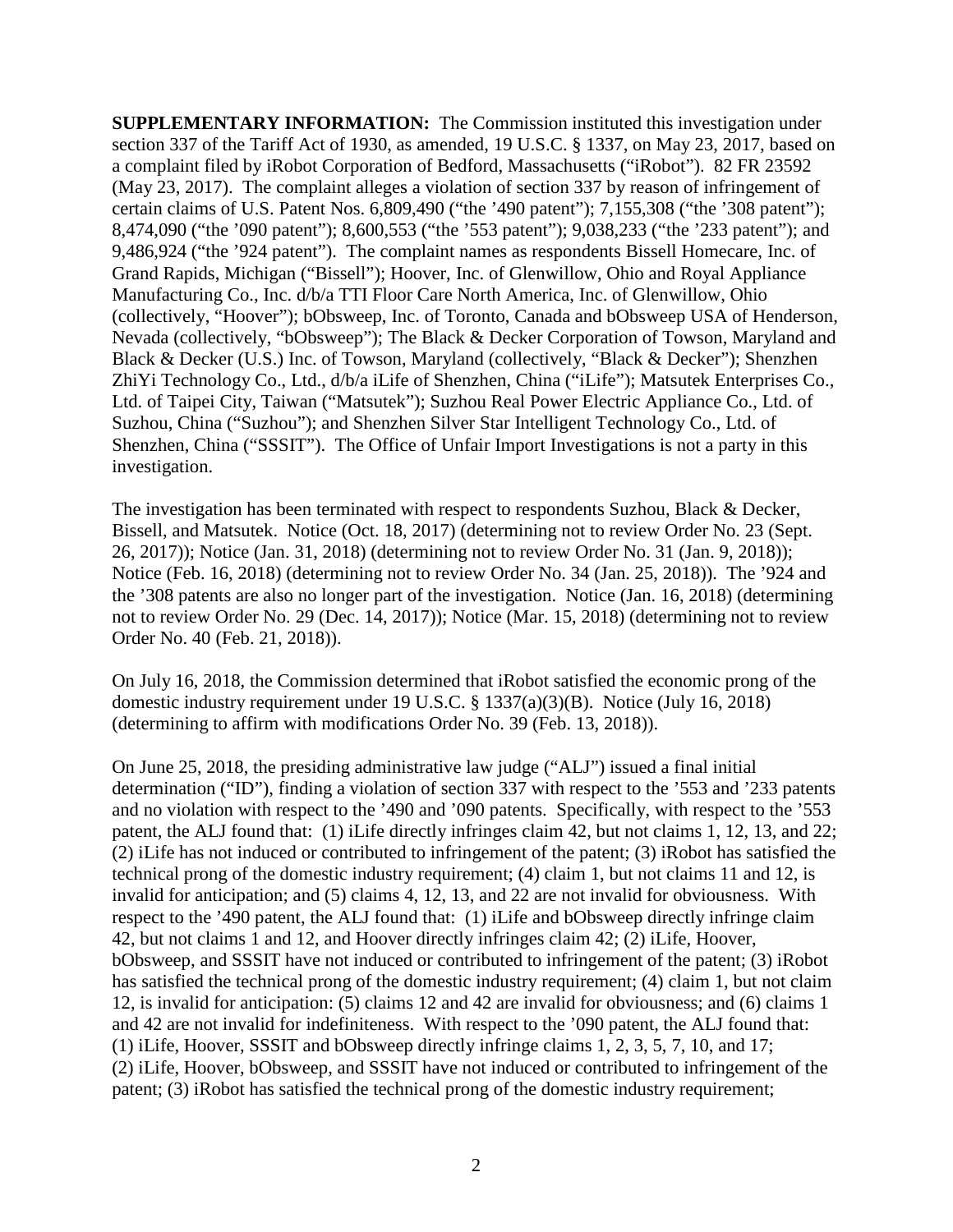(4) claims 1, 5, 7, 10, and 17 are not invalid for anticipation; and (5) claims 1, 2, 3, 4, 5, 7, 10, and 17 are invalid for obviousness in view of certain prior art combinations, but not others. With respect to the '233 patent, the ALJ found that: (1) iLife and bObsweep directly infringe claims 1, 10, 11, 14, 15, and 16 and Hoover directly infringes the same claims with respect to the Hoover Quest 1000 products, but not the Hoover Rogue/Y1 and Hoover Y2 products; (2) iLife, Hoover, bObsweep, and SSSIT have not induced or contributed to infringement of the patent; (3) iRobot has satisfied the technical prong of the domestic industry requirement; and (4) claims 1, 10, 11, 14, 15, and 16 of the '233 patent are not invalid for anticipation, obviousness, nor lack of written description.

The ALJ also issued a Recommended Determination on Remedy and Bond ("RD"), recommending, if the Commission finds a section 337 violation, the issuance of (1) a limited exclusion order against certain robotic vacuum cleaning devices and components thereof that are imported, sold for importation, and/or sold after importation by Hoover, bObsweep, SSSIT, and iLife, (2) cease and desist orders against Hoover and iLife, and (3) imposition of a bond of 18.89 percent for iLife products, 48.65 percent for bObsweep products, and 41.35 percent for Hoover products that are imported during the period of Presidential review.

On July 25, 2018, iRobot filed post-RD statements on the public interest under Commission Rule 210.50(a)(4). The Commission did not receive any post-RD public interest comments from Respondents pursuant to Commission Rule 210.50(a)(4). The Commission did not receive comments from the public in response to the Commission notice issued on July 10, 2018. 83 FR 31977 (July 10, 2018).

On July 9, 2018, iRobot and Respondents each filed a petition for review challenging various findings in the final ID. On July 17, 2018, iRobot and Respondents each filed responses to the other party's petition for review.

Having examined the record of this investigation, including the final ID, the Commission has determined to review in part the ALJ's determination of a section 337 violation. Specifically, the Commission has determined to review the ALJ's findings on: (1) induced and contributory infringement with respect to the '553, '490, '090, and '233 patents; (2) anticipation with respect to the asserted claims of the '553 patent; (3) obviousness with respect to the asserted claims of the '553 patent; (4) direct infringement of the '090 patent by Respondents; (5) anticipation with respect to the asserted claims of the '090 patent; (6) obviousness with respect to the asserted claims of the '090 patent; (7) anticipation with respect to the asserted claims of the '233 patent; and (8) consideration of U.S. Patent No. 6,594,844 as prior art under 35 U.S.C. § 102(a) and concerning obviousness under 35 U.S.C. § 103.

The Commission has determined not to review the remaining issues decided in the final ID.

The Commission has also determined to extend the target date for completion of the investigation until November 20, 2018.

In connection with its review, the Commission requests responses to the following questions. The parties are requested to brief their positions with reference to the applicable law and the existing evidentiary record.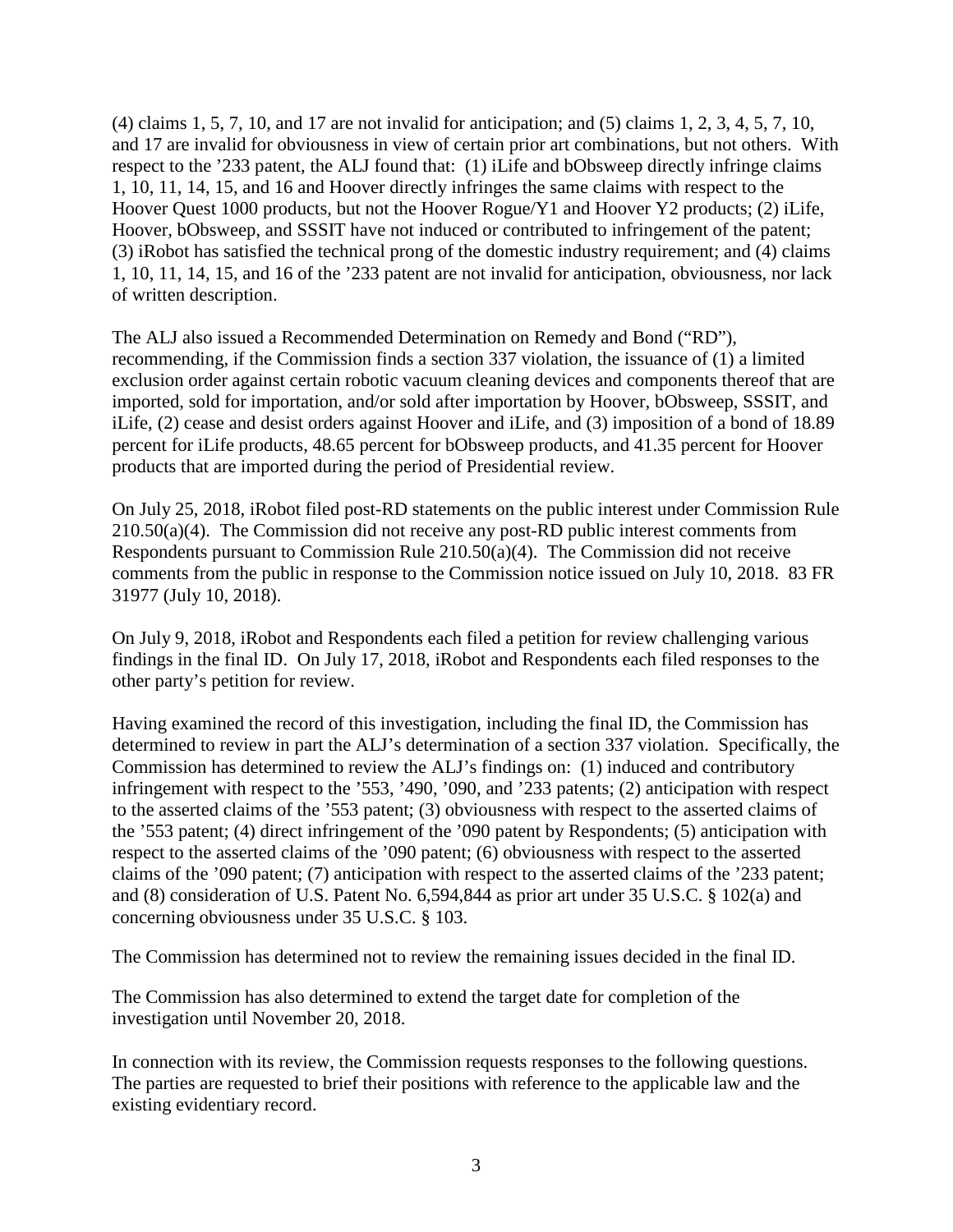- 1. Before the ALJ, did Respondents assert invalidity of claims 1 and 12 of the '553 patent under 35 U.S.C. § 102(b) based on a theory that the invention was "described in a printed publication" or that the invention was "in public use"? *See* ID at 57.
- 2. What is the theory under section 102(b) (*i.e.*, "described in a printed publication" or "in public use") addressed by the final ID to find claim 1 of the '553 patent invalid as anticipated by Suckmaster and to find claim 12 not invalid as anticipated by Suckmaster? *See* ID at 57-70.
- 3. Assuming Respondents argued before the ALJ invalidity of claim 12 of the '553 patent based on "public use" under section 102(b):
	- a. Does there need to be a showing that the Suckmaster robot was used in public to practice the steps of claim 12 to find anticipation of that claim based on a public use theory?
	- b. Does the record evidence show that the Suckmaster robot performed the steps of claim 12 during the Atlanta Hobby Robot Club Vacuum Contest?
- 4. Describe the principle of operation of U.S. Patent No. 5,995,884 ("Allen") and discuss whether modifying Allen with a "control module" as required by the asserted claims of the '090 patent would change that principle of operation.

In connection with the final disposition of this investigation, the Commission may (1) issue an order that could result in the exclusion of the subject articles from entry into the United States, and/or (2) issue a cease and desist order that could result in the respondents Hoover and iLife being required to cease and desist from engaging in unfair acts in the importation and sale of such articles. Accordingly, the Commission is interested in receiving written submissions that address the form of remedy, if any, that should be ordered. If a party seeks exclusion of an article from entry into the United States for purposes other than entry for consumption, the party should so indicate and provide information establishing that activities involving other types of entry either are adversely affecting it or likely to do so. For background, see *Certain Devices for Connecting Computers via Telephone Lines*, Inv. No. 337-TA-360, USITC Pub. No. 2843 (Dec. 1994), Comm'n Opinion.

If the Commission contemplates some form of remedy, it must consider the effects of that remedy upon the public interest. The factors the Commission will consider include the effect that an exclusion order and/or cease and desist order would have on (1) the public health and welfare, (2) competitive conditions in the U.S. economy, (3) U.S. production of articles that are like or directly competitive with those that are subject to investigation, and (4) U.S. consumers. The Commission is therefore interested in receiving written submissions that address the aforementioned public interest factors in the context of this investigation.

If the Commission orders some form of remedy, the U.S. Trade Representative, as delegated by the President, has 60 days to approve or disapprove the Commission's action. *See* Presidential Memorandum of July 21, 2005, 70 FR 43251 (July 26, 2005). During this period, the subject articles would be entitled to enter the United States under bond, in an amount determined by the Commission and prescribed by the Secretary of the Treasury. The Commission is therefore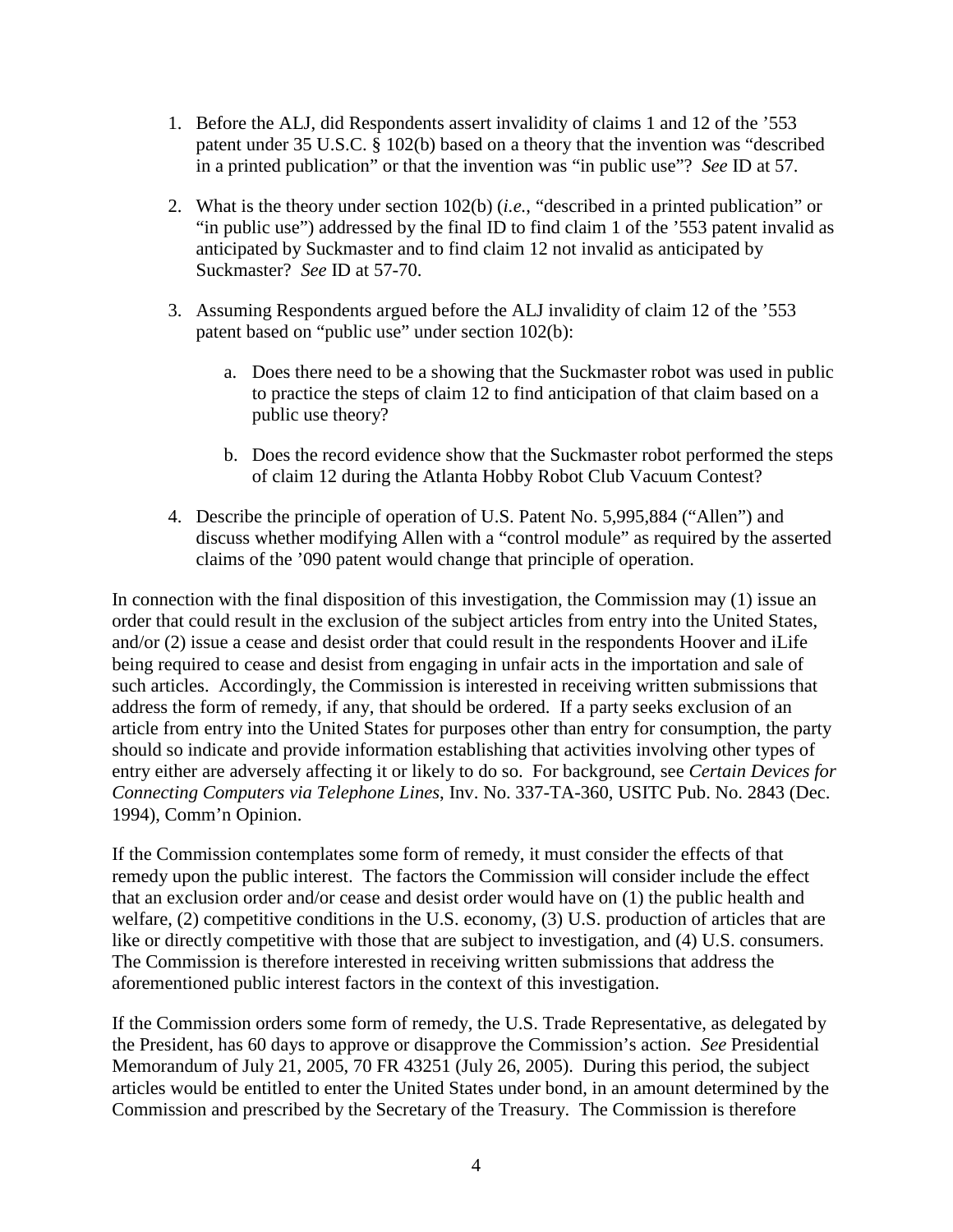interested in receiving submissions concerning the amount of the bond that should be imposed if a remedy is ordered.

**WRITTEN SUBMISSIONS:** The parties to the investigation are requested to file written submissions on all of the issues identified in this notice. Parties to the investigation, interested government agencies, and any other interested parties are encouraged to file written submissions on the issues of remedy, the public interest, and bonding. Such submissions should address the recommended determination by the ALJ on remedy and bonding. Complainant is also requested to submit proposed remedial orders for the Commission's consideration. Complainant is also requested to state the date that the asserted patents expire and the HTSUS numbers under which the accused products are imported, and provide identification information for all known importers of the subject articles. Initial written submissions and proposed remedial orders must be filed no later than close of business on **Monday, September 24, 2018**. Reply submissions must be filed no later than the close of business on **Monday, October 1, 2018**. No further submissions on these issues will be permitted unless otherwise ordered by the Commission. Persons filing written submissions must file the original document electronically on or before the deadlines stated above and submit 8 true paper copies to the Office of the Secretary by noon the next day pursuant to section 210.4(f) of the Commission's Rules of Practice and Procedure (19 C.F.R. § 210.4(f)). Submissions should refer to the investigation number (Inv. No. 337-TA-1057) in a prominent place on the cover page and/or the first page. (See Handbook for Electronic Filing Procedures, [https://www.usitc.gov/secretary/documents/handbook\\_on\\_filing\\_](https://www.usitc.gov/secretary/documents/handbook_on_filing_procedures.pdf) [procedures.pdf \)](https://www.usitc.gov/secretary/documents/handbook_on_filing_procedures.pdf). Persons with questions regarding filing should contact the Secretary at (202) 205-2000.

Any person desiring to submit a document to the Commission in confidence must request confidential treatment. All such requests should be directed to the Secretary to the Commission and must include a full statement of the reasons why the Commission should grant such treatment. *See* 19 C.F.R. § 201.6. Documents for which confidential treatment by the Commission is properly sought will be treated accordingly. All information, including confidential business information and documents for which confidential treatment is properly sought, submitted to the Commission for purposes of this investigation may be disclosed to and used: (i) by the Commission, its employees and Offices, and contract personnel (a) for developing or maintaining the records of this or a related proceeding, or (b) in internal investigations, audits, reviews, and evaluations relating to the programs, personnel, and operations of the Commission including under 5 U.S.C. Appendix 3; or (ii) by U.S. government employees and contract personnel,<sup>[[1](#page-4-0)]</sup> solely for cybersecurity purposes. All nonconfidential written submissions will be available for public inspection at the Office of the Secretary and on EDIS.

The authority for the Commission's determination is contained in section 337 of the Tariff Act of 1930, as amended (19 U.S.C. § 1337), and in Part 210 of the Commission's Rules of Practice and Procedure (19 C.F.R. part 210).

<span id="page-4-0"></span>l [1] All contract personnel will sign appropriate nondisclosure agreements.